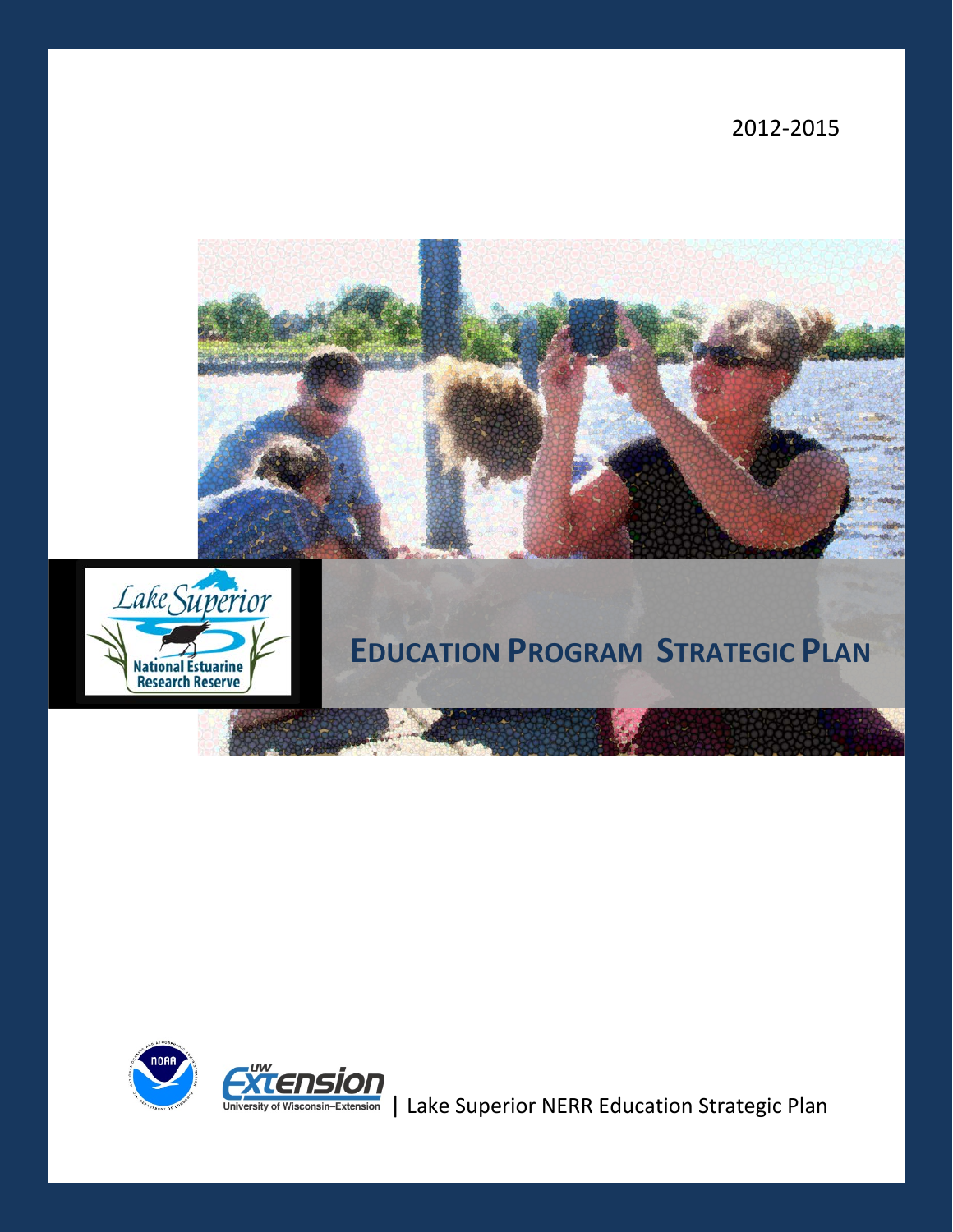## Table of Contents

| National Estuarine Research Reserve System: Advancing Estuary Education2  |  |
|---------------------------------------------------------------------------|--|
|                                                                           |  |
|                                                                           |  |
| Lake Superior NERR Mission, Goals, and Guiding Principles and Objectives3 |  |
|                                                                           |  |
|                                                                           |  |
|                                                                           |  |
|                                                                           |  |
|                                                                           |  |
|                                                                           |  |
|                                                                           |  |
|                                                                           |  |
|                                                                           |  |
|                                                                           |  |
|                                                                           |  |
|                                                                           |  |
|                                                                           |  |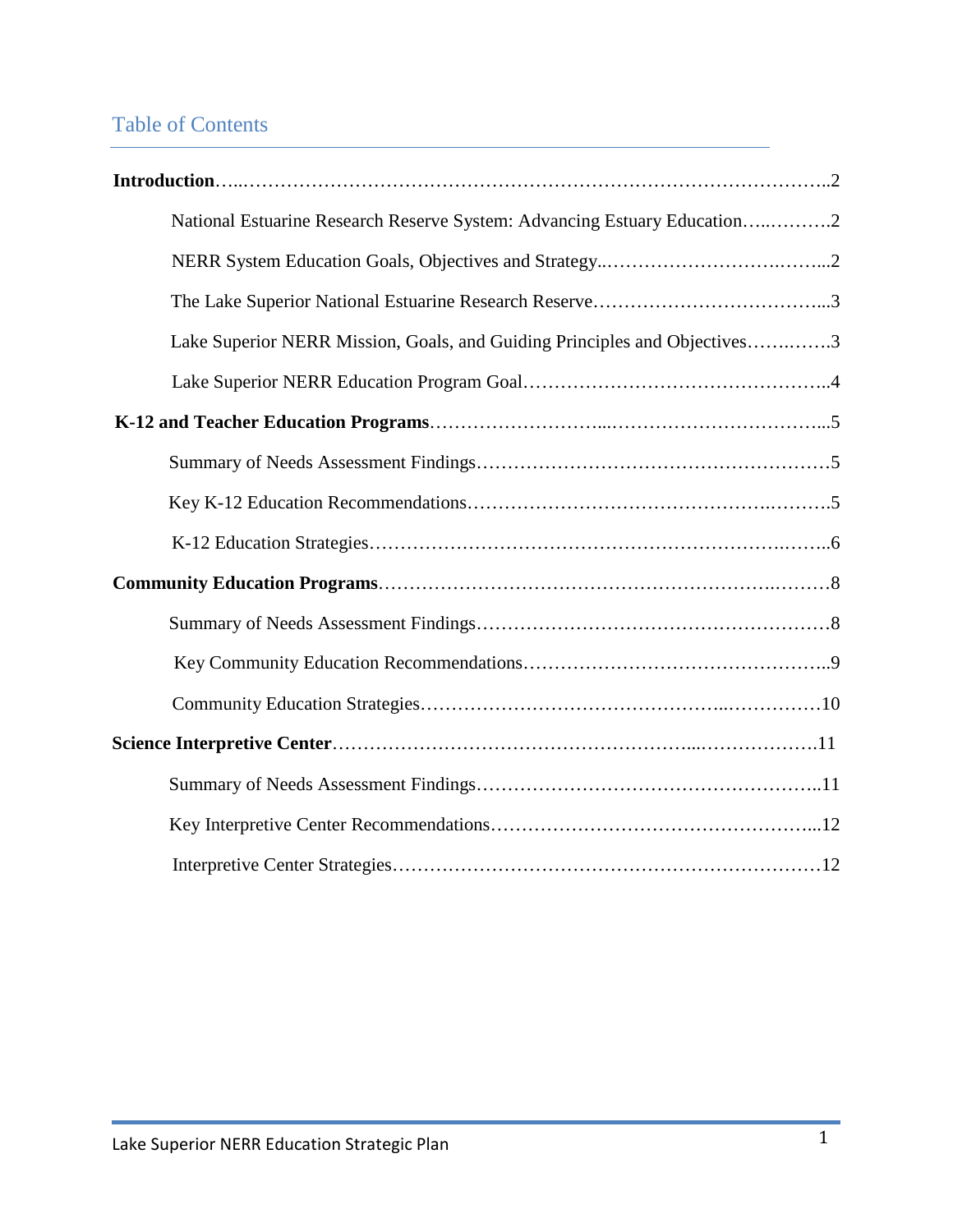## **Introduction**

#### National Estuarine Research Reserve System: Advancing Estuary Education

National Estuarine Research Reserves (NERRS) are federally designated "to enhance public awareness and understanding of estuarine areas, and provide suitable opportunities for public education and interpretation." Each research reserve is an active member of the local and regional education community and a representative of the state and NOAA stewardship community. Through this network of 28 placed based areas around the country, the reserve system takes a local approach in advancing estuarine education and generating meaningful experiences for all kinds of people interested in learning about, protecting and restoring estuaries.

#### NERR System Education Goals, Objectives and Strategy

The goal of NERR education programs, according to the 2011-2016 NERRS Strategic Plan is to *"NERRS education and training increases participants' environmental literacy and ability to make science-based decisions related to estuaries and coastal watersheds."* The Reserve System Education Program strives to enhance student, teacher and public awareness, understanding, and appreciation of estuaries by providing hands-on, investigative field experiences, curriculum and information material, multi-exposure opportunities, teacher training programs, and public outreach events (National Estuarine Research Reserves, 2005).

Objectives of the NERR System in regards to education include:

**Objective 1.** Enhance the capacity and skills of teachers and students to understand and use NERRS data and information for inquiry-based learning

**Objective 2.** Increase estuary literacy and promote active stewardship among public audiences through the development and delivery of tools and programs addressing climate change, habitat protection and water quality.

**Objective 3.** Improve the capacity and skills of coastal decision makers to use and apply science-based information in decisions that affect estuaries and coastal watersheds.

The priority strategies for accomplishing these objectives are:

- 1. Provide place-based educational experiences that facilitate hands-on exploration of estuary environments.
- 2. Include relevant estuarine research and data in reserve professional training and education programs.
- 3. Implement teacher training programs using Estuary 101 curricula.
- 4. Expand training for coastal decision makers focused on climate change, habitat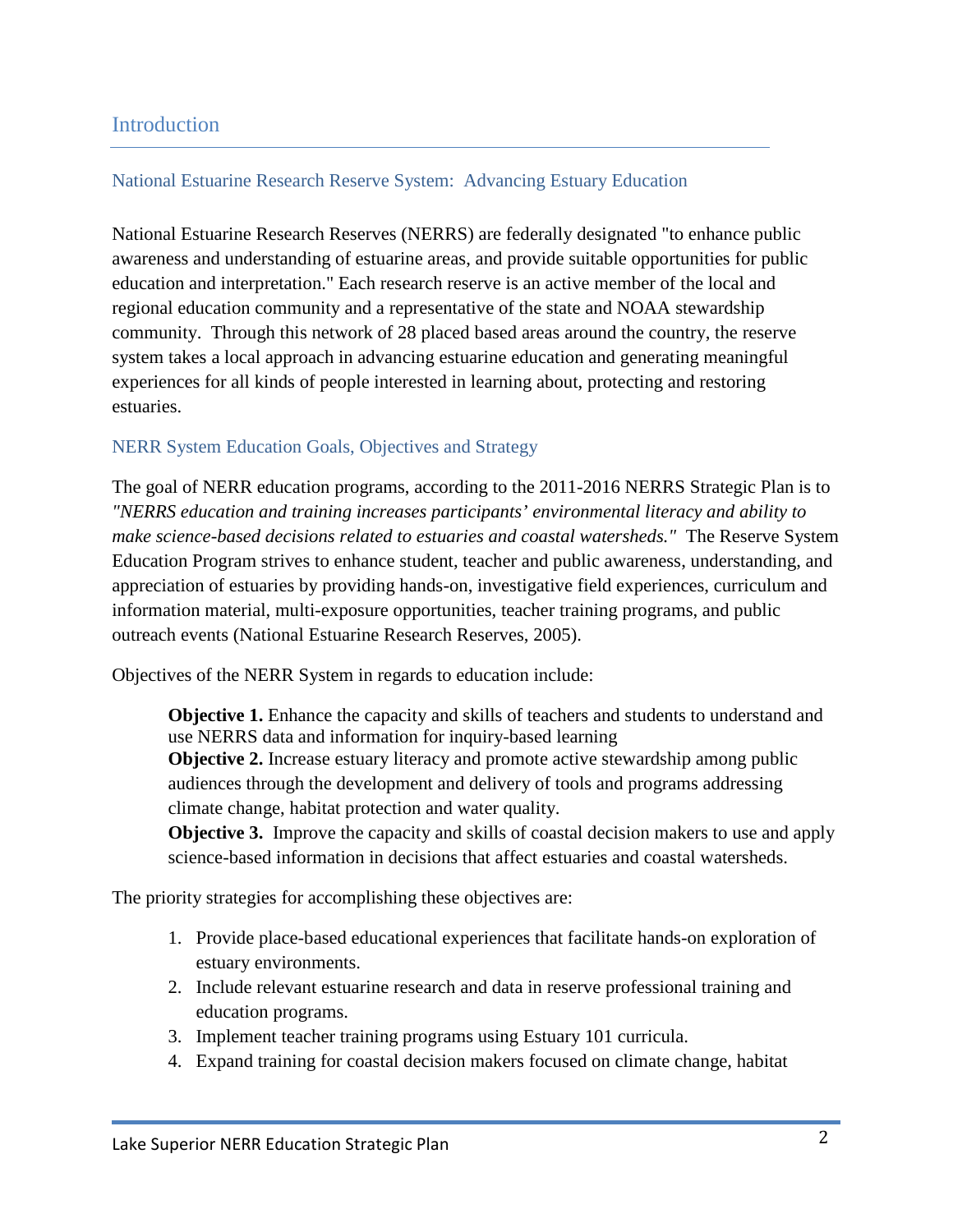protection, and water quality issues.

Desired outcomes of NERRS educational programming include the following program results:

- 1. Participants can define what an estuary is, can explain the importance of estuaries (functions and values) and can explain how their actions in the watersheds affect estuaries.
- 2. Participants increase their willingness to protect and conserve estuaries.
- 3. Particiapants practice environmentally friendly behaviors that help protect/restore estuaries.
- 4. Participants can interpret, locate, download and use NERRS data about estuaries.
- 5. Participants can describe how their actions in watershed affect estuaries and how the estuary impacts them.

## The Lake Superior National Estuarine Research Reserve

The Lake Superior National Estuarine Research Reserve was designated in Superior, WI in October, 2010. In the reserve's first year, the education coordinator was recruited and hired. From September to December, 2011, a needs assessment and market analysis were conducted. This document can be found on the reserves website at [http://lsnerr.uwex.edu/.](http://lsnerr.uwex.edu/) These recommendations from interviews, focus groups, surveys and a literature review were used to inform the education program strategic plan.

## Lake Superior NERR Mission, Goals, and Guiding Principles and Objectives

The mission of the Lake Superior National Estuarine Research Reserve (LSNERR) is to work in partnership to improve the understanding of Lake Superior fresh water estuaries and coastal resources and to address the issues affecting them through an integrated program of research, education, outreach and stewardship. The goals of the organization are as follows:

**Goal 1**. Conduct applied research and monitoring to increase the understanding of Lake Superior freshwater estuaries and coastal ecosystems

**Goal 2***.* Educate youth, students, community members, and visitors about Lake Superior freshwater estuaries and coastal resources and improve their ability to address coastal issues

**Goal 3***.* Increase the ability of community leaders and other decision makers to address critical Lake Superior coastal management issues

**Goal 4**. Protect and enhance the ecological health of the St. Louis River Watershed and Lake Superior coastal habitats

Note that the education program is specifically referred to in *Goal 2*, with efforts toward that goal then leading to progress towards *Goal 4.*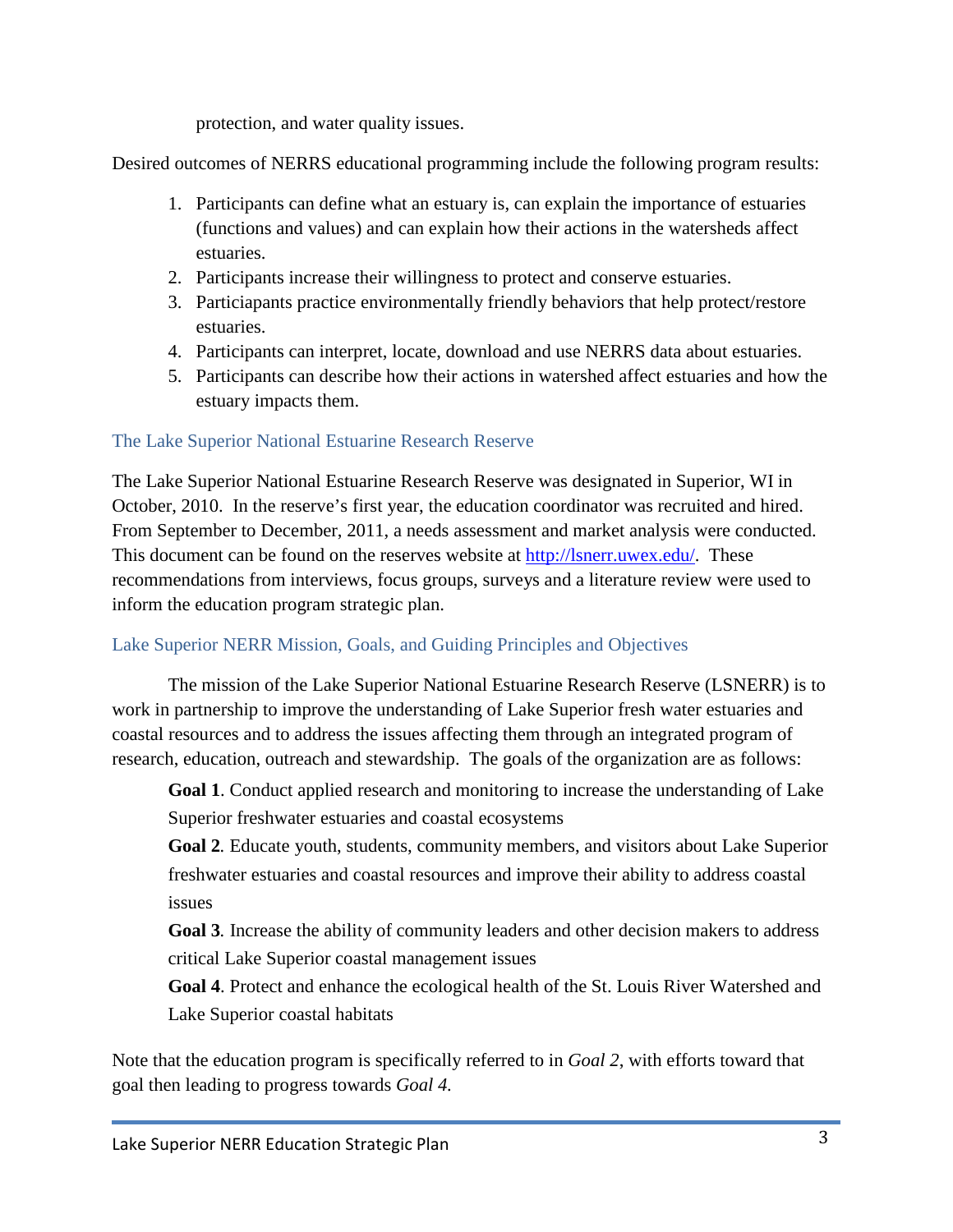Through the LSNERR guiding principles, the program is charged with the following:

- Promote understanding, appreciation, and protection of the unique freshwater estuary systems of Lake Superior
- Demonstrate the application of watershed principles
- Create a vital community asset and a destination for visitors
- Become a model for long-term community involvement and inter-governmental cooperation
- Conduct research of local, statewide, regional, national, and international importance
- Provide leadership for integrated research, management, and educational outreach related to freshwater estuaries

The management plan also provides several objectives for 2010-2015. Those that apply to the education program are listed here:

**Objective 2.** Improve understanding of the socio-economic aspects of the St. Louis River Freshwater Estuary.

**Objective 3.** Increase public awareness of the ecological and cultural significance of the St. Louis River Freshwater Estuary.

**Objective 4.** Increase educator and student understanding of Great Lakes freshwater estuaries and coastal habitats.

**Objective 6.** Conduct stewardship activities that protect and enhance the ecological health of the LSNERR.

**Objective 7.** Incorporate citizen-science programs and volunteer monitoring into LSNERR research and monitoring activities.

## Lake Superior NERR Education Program Goal

The proposed goal of the Lake Superior NERR education program is as follows:

*"The Lake Superior NERR builds exemplary model education programs that elevate public connection to and concern for fresh water resources through deeper understanding of freshwater estuarine systems."*

The education program will serve P-12 students and teachers as well as local and visiting public audiences through training, programs, and an interpretive center. Strategies for each program are presented in the remainder of this document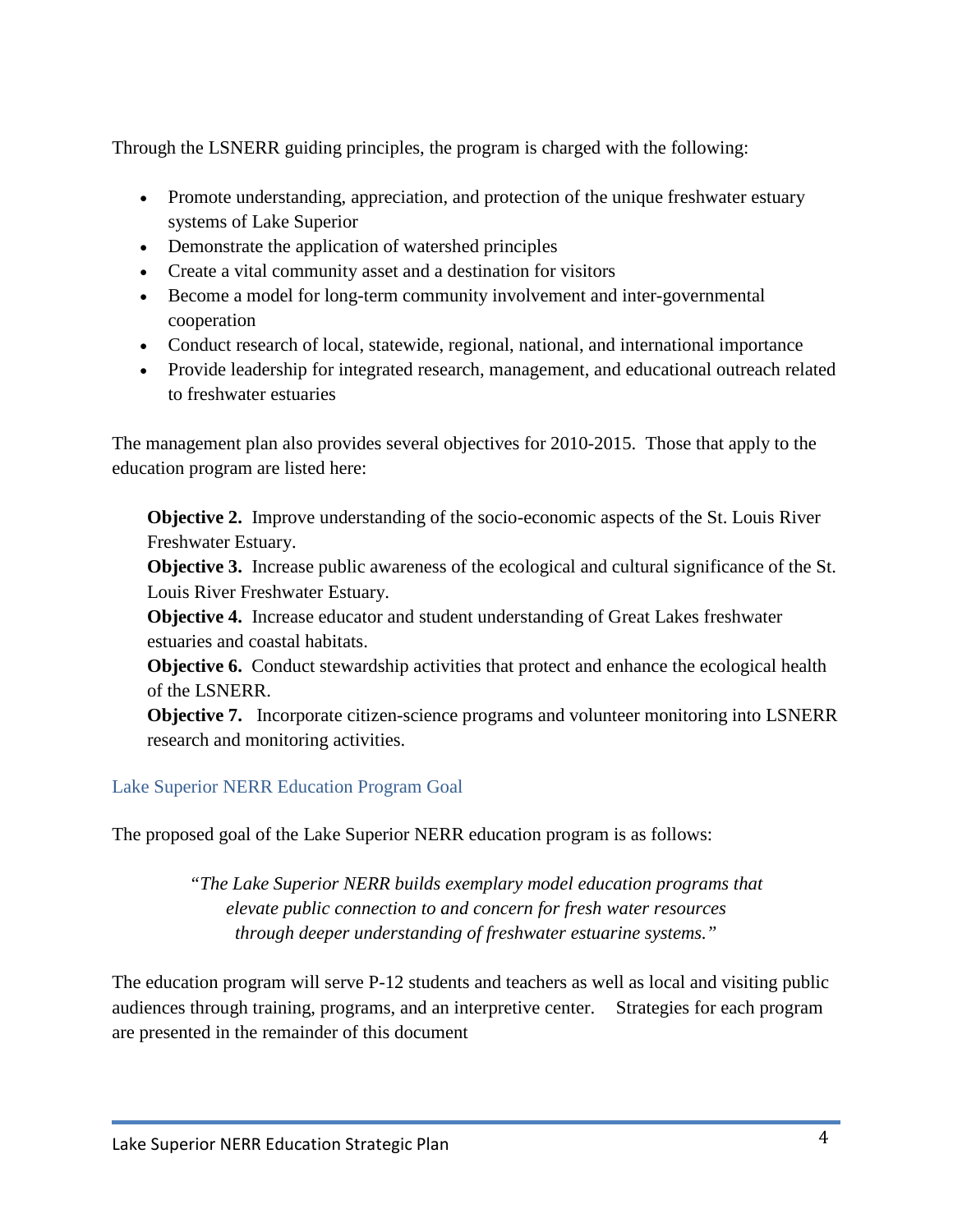#### Summary of Needs Assessment Findings

Interviews with educators and administrators as well as a teacher focus group resulted in key recommendations for the P-12 education programs.

Some classrooms include the study of Lake Superior and ecological concepts in their curriculum, but this is typically not in-depth instruction. When possible, teachers do take advantage of field trip opportunities to regional environmental education providers, such as Hartley Nature Center or the Great Lakes Aquarium. In-school programs emphasizing science and the environment have existed in regional schools and respondents expressed a desire to continue these or similar programs.

The time needed to meet the requirements of core curriculum, especially reading and math, was the most significant limitation to including environmental and science content. Lack of financial and other resources are a barrier to incorporating environmental field experiences into the curriculum, especially the cost and logistics of transportation. Some teachers said that taking students outdoors also presents challenges.

When educators were asked to describe the type of programs they would like for their students, they stated that programs should be relevant to students' lives and interdisciplinary in nature. Several teachers mentioned a need for outdoor and environmental programming in the elementary grades. Most recommendations for teacher professional development programs indicated that teachers desire hands-on experiences that provide the most possible impact for their time investment. Teachers also expressed an interest in having an in-school support person to mentor and train them in Lake Superior NERR related content and outdoor education methods.

Key initiatives in the Superior School District include an emphasis on literacy (especially using instructional texts), use of technology including digital whiteboards, and positive behavior interventions and supports.

The teacher survey showed primarily that this group of teachers has attended minimal professional development related to estuarine topics and includes limited content related to estuaries or Lake Superior in their curriculum, indicating an educational and training need.

#### Key K-12 Education Recommendations

Based on the needs assessment, Lake Superior NERR programs that educate school audiences should:

• Produce interdisciplinary programs that meet core standards (including reading,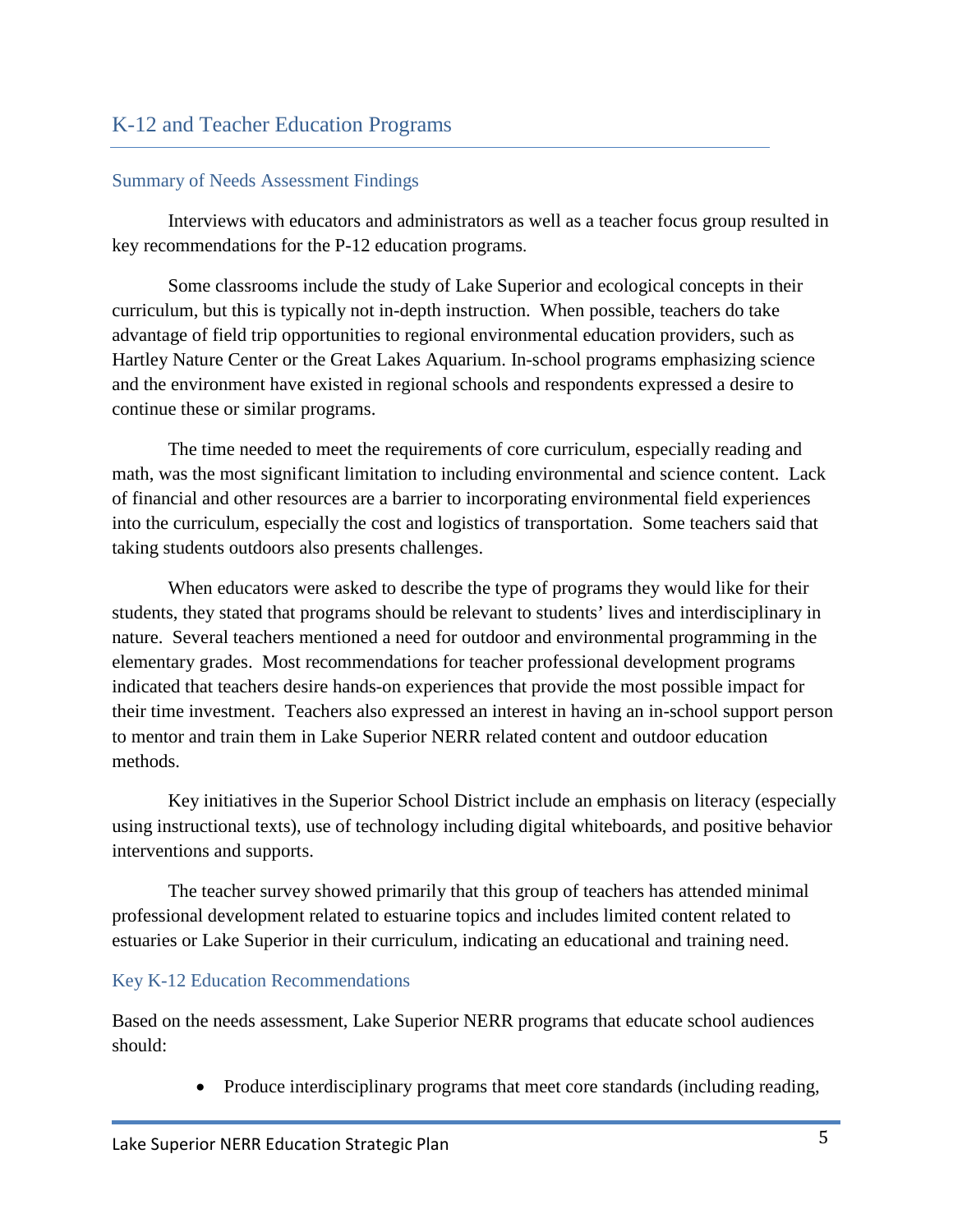math, science and social studies) while connecting students and teachers to the St. Louis River Freshwater Estuary and its watershed through direct experiences.

- Collaborate with teachers to seek funds for transportation and resources that aid direct connections to the Estuary.
- Utilize SWMP data as a means of incorporating math, inquiry and technology into classrooms.
- Provide programs that are accessible to multiple age groups, especially elementary aged students and younger children.
- Work directly with administration, teachers and students in classrooms and on school grounds to provide support for outdoor and environmental education and increase content related to the St. Louis River Freshwater Estuary.'
- Enhance and compliment Superior School Districts' School Forest educational programming, drawing connections between the upper and lower watershed.
- Incorporate established NERR curriculum and online resources whenever possible and appropriate.

## K-12 Education Strategies

*1. Lake Superior Rivers2Lake Program provides comprehensive mentoring in order to integrate cross-curricular watershed education in regional schools.*

The Rivers2Lake program combines the K-12 education program with teacher professional development to provide a centerpiece program for the Lake Superior NERR. Rivers2Lake will utilize the Lake Superior watershed and the St. Louis River as a foundation for educator and student learning, increased Great Lakes literacy, and engagement in watershed restoration. This is accomplished by providing extended training, mentoring, and support resources to teachers in order to provide interdisciplinary inquiry-based and outdoor experiences for students. Rivers2Lake improves learning, enhances engagement and fosters a sense of place.

Rivers2Lake will provide extended training based on the St. Louis River watershed, outdoor and environmental education methods followed by in-school mentoring for teachers. Mentors will provide assistance with St. Louis River/Lake Superior related content, outdoor education, curriculum integration. The program will also provide an online meeting place for Great Lakes educators and researchers, operated primarily through Minnesota Sea Grant. Education students from the University of Minnesota Duluth also participate in the program through a winter institute.

Students in Rivers2Lake will experience at least 2 off-site field experiences over the course of the school year as well as integrated inquiry-based experiences based on school grounds. Students are also responsible for completing a service learning or restoration project, as well as public presentations.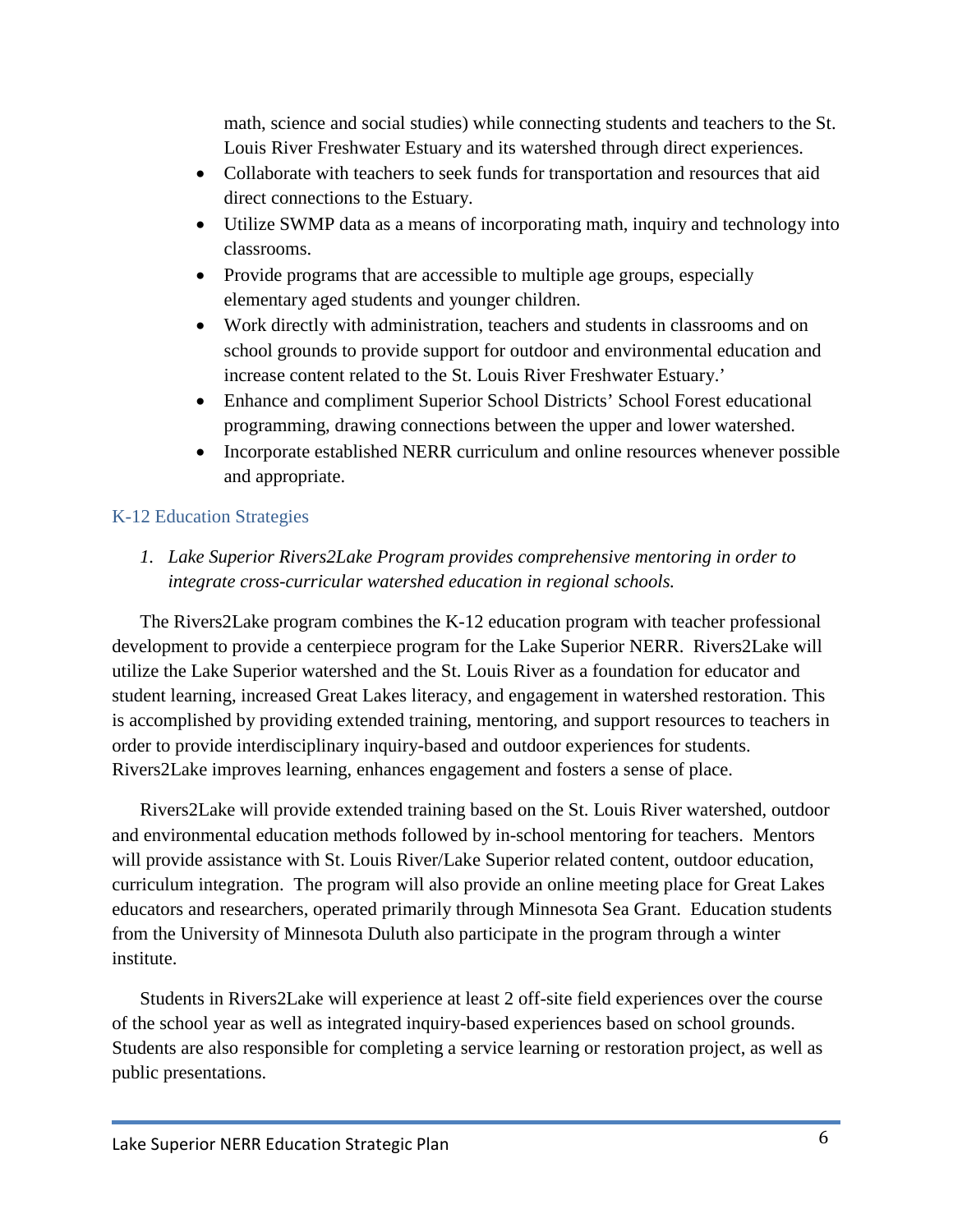Rivers2Lake collaborates with a wide range of partners to achieve its goal, including the Superior School District, Fond Du Lac Resource Management, Minnesota Sea Grant, the Great Lakes Aquarium, University of Wisconsin-Superior and UW-Extension. The Lake Superior NERR is soliciting grant funding to launch Rivers2Lake in 2012 and will work with 6 schools in the St. Louis River watershed and along Lake Superiors south shore.

#### *2. Provide teacher professional development through long term support and mentoring.*

In a needs assessment for education about the Great Lakes, Fortner (2004) found that only 4% of teachers would use a developed curriculum without training. In an environmental education needs assessment along Minnesota's North Shore, Zak and Smerud (2007) found that teachers were not lacking in curricular materials, but rather in funding, transportation, and inschool support to modify their curriculum to include outdoor and environmental content. Hence it will likely serve Lake Superior NERR better to establish long term relationships with teachers and schools and to focus on providing in-school long-term training and support. This also meets established best practices for teacher professional development (Erickson, 2011). This will happen primarily through the Rivers2Lake program, but other similar opportunities should be considered if staff time and funding permit.

Some shorter term workshops lasting 1-2 days will certainly be needed to reach long-distance teachers or teachers unable to make a more in-depth commitment. The July 2011 COSEE Great Lakes workshop operated through the Lake Superior NERR provides an excellent example of using applied science as a means of providing professional development to teachers.

## *3. Collaborate with the Superior School Forest to reach local school audiences.*

The Lake Superior NERR can leverage existing programs in the Superior School District by collaborating with school forest programming. Transportation funding is already allocated to the school forest and the forest lies within the St. Louis River watershed. The forest emphasizes interdisciplinary and science learning. The forest has a need for increased funding and increased personnel and staff have expressed an interest in collaboration, allowing the Lake Superior NERR to provide a value-added service to the community while incorporating content related to the LSNERR into a broad range of classrooms.

## *4. Use field experiences and technology to reach long-distance audiences.*

As a biological resource, migratory stopover, and source of clean freshwater, Lake Superior freshwater estuaries are important to a broad audience, including students who may not live in the region. The Lake Superior NERR staff will need to use a multi-pronged approach to reach these students.

First, because of the beneficial educational impact of direct experience, field experiences should be prioritized when possible. Education staff should develop a means of outreach to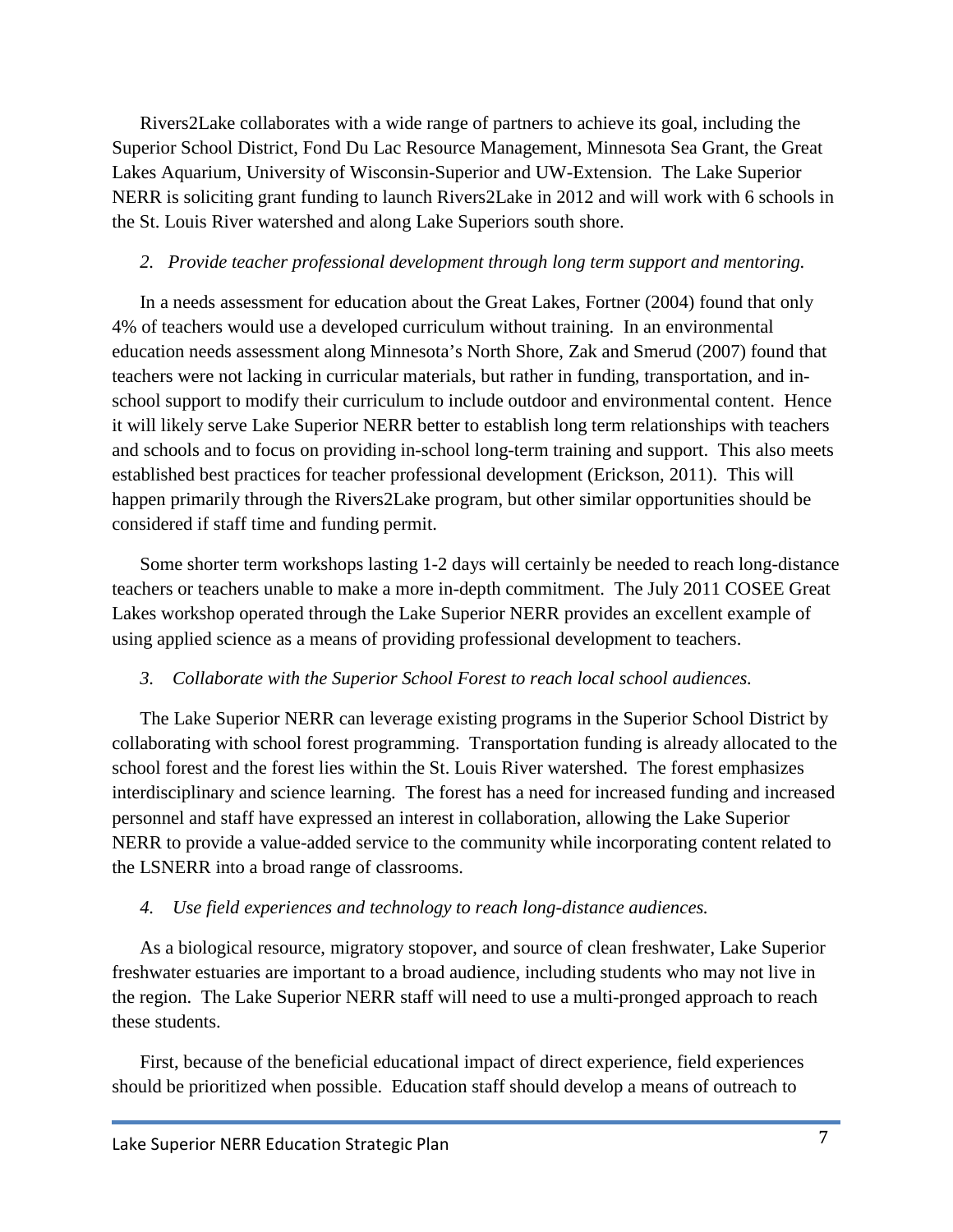long-distance schools, pre- and post- curriculum for such field trips, and should assess reserve properties and reserve research projects for appropriate field trip locations and topics.

Second, for classrooms unable to visit the reserve, the Lake Superior NERR should provide a means of digital outreach that engages students in the reserve through video, audio and interactive formats. This might include a series of videos, podcasts, or smartphone applications available free of charge through the LSNERR website and public school-accessible online venues such as Teacher Tube. Such programs should also make use of NERR resources and SWMP data when possible.

## 5. *Engage university and college students in order to foster estuary awareness and provide career development.*

Working with students in universities and colleges provides a unique opportunity for the Lake Superior NERR. The Lake Superior NERR should collaborate with education certification programs, which often lack pre-service training in environmental and outdoor education, in order to provide content and methods to future teachers. Additionally, interviews with University of Wisconsin-Superior faculty suggested possible collaborations between biology and environmental science classes and Lake Superior NERR staff. This will require advance planning in order to modify class syllabi and plan appropriately for possible field experiences. LSNERR staff should identify interested faculty in order to begin the process of incorporating Reserve research and education into university course work.

## Community Education Programs

It is worth noting here that the NERR system identifies two types of programming for the general public. Both types of programs will be offered by the Lake Superior NERR.

*Community education* programs foster behavioral change to promote resource conservation and to support the mission of the Reserve System. Community education focuses on audiences whose choices directly impact the integrity of our estuaries and their associated watersheds, but who are outside of Coastal Training Program and formal education programs, including K-20.

*General education* programs provide a public audience (not Coastal Training Program or K-20) with general information and experiences related to estuaries.

#### Summary of Needs Assessment Findings

Interviews with members of stakeholder groups and a public focus group resulted in key recommendations for community programs. Needs assessment participants also provided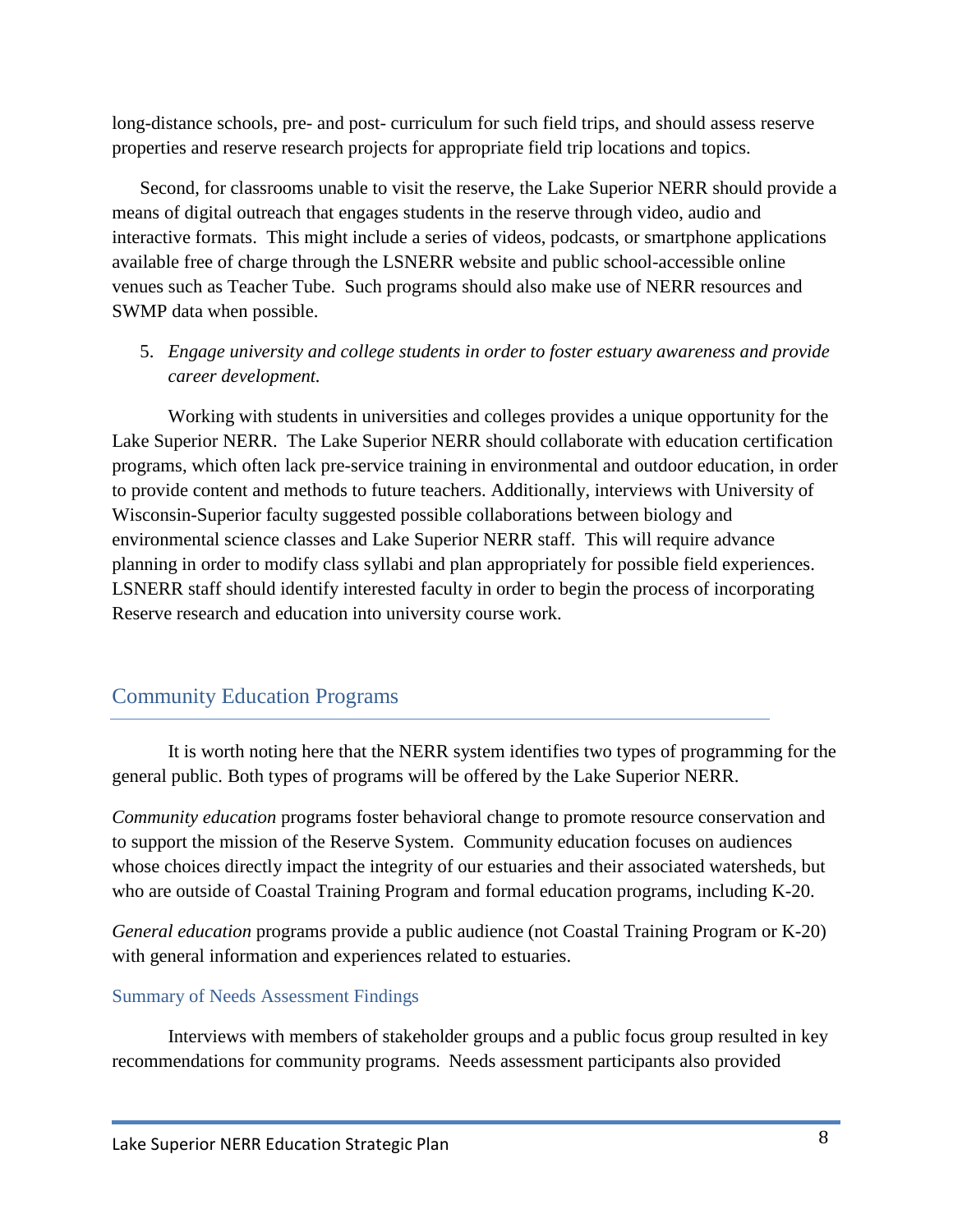insights regarding uses and importance of the lands included in the Reserve.

Respondents reported that community members use the reserve lands for nature-based recreation and motorized recreation, especially fishing and boating, however many people in the region do not use or are not aware of these public lands. Nonetheless, the St. Louis River Estuary provides intangible benefits to the region, such as a sense of place. The estuary also fuels the regional economy through tourism, commerce and research.

Similarly, respondents reported that the SLRE is important because it provides a sense of place and a cultural context for people in the watershed. It also provides important recreation and tourism opportunities and is an economic driver. Its importance to water quality, biodiversity and the health of Lake Superior was also mentioned frequently, as well as the aesthetic qualities the estuary provides to the Twin Ports region.

In terms of program content, respondents recommended two key approaches: providing information about the freshwater estuary and encouraging stewardship of the reserve. Participants suggested that the level of public knowledge about freshwater estuaries is rather low, and thus recommended including "Lake Superior Estuary Basics" in order to explain what freshwater estuaries do and how they function. This was followed by recommendations to include information about biotic communities. Programs should also include economic value of the estuary and its value to human society. In terms of stewardship, respondents emphasized the uniqueness of the SLRE and the importance of public participation to its preservation.

Most respondents emphasized the importance of experiential programming that provides hands-on contact and experience with the estuary. "Get them outside!" was a typical comment.

#### Key Community Education Recommendations

Based on the needs assessment, Lake Superior NERR programs that educate community audiences should:

- Provide direct experiences that connect participants to lands included in the Reserve whenever possible.
- Use technology and media as a gateway to encourage public use and awareness of the St. Louis River Estuary for community members who are unaware of this natural resource.
- Work with partners to improve access to and available information about the St. Louis River Estuary through maps, tours, trails, and on-site interpretation where appropriate.
- Community programs should emphasize the value of the St. Louis River Estuary from an ecological and economic perspective. Such values should be made relevant to participants' lives.
- Community programs should empower participants to participate in research and take stewardship action on behalf of freshwater estuaries through citizen science projects,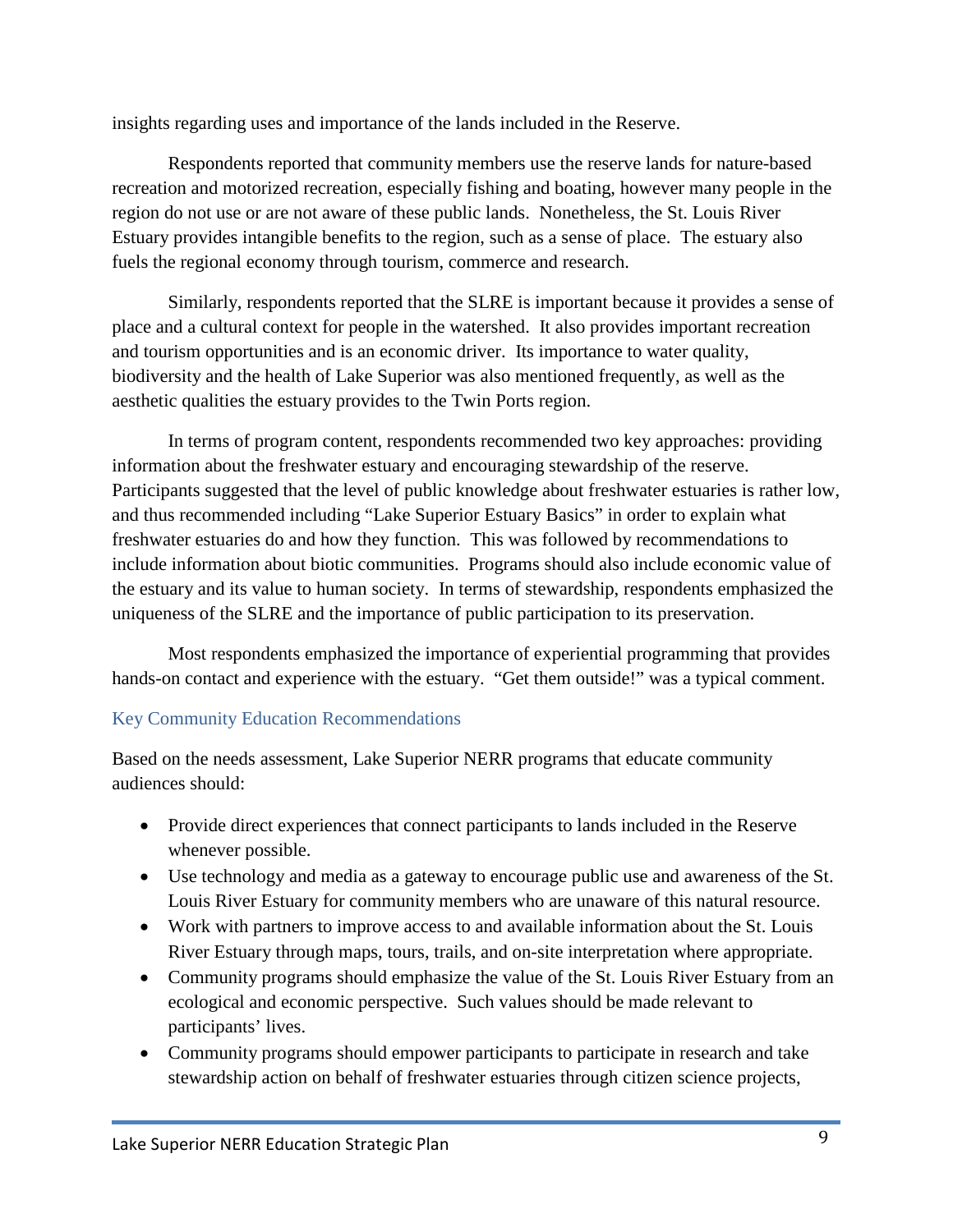service learning, hands-on experience, and demonstration programs.

- Education programs might gain increased interest by emphasizing topics already important to St. Louis Estuary users, including fishing, boating and nature based recreation.
- Lake Superior NERR should provide opportunities to use resources and equipment that enable further exploration of the reserve, especially for community members who are economically disadvantaged or might not experience the Reserve otherwise.

## Community Education Strategies

#### *1. Provide experiential programming for adults and families.*

The 2010 education needs assessment revealed that 11% of 35 surveyed programs comparable to LSNERR served the city of Superior, while 46% served greater Duluth. No programs served early childhood or family audiences specifically. The needs assessment also states"Few opportunities currently exist in the region for adult education programming related to freshwater estuaries." The Lake Superior NERR can capitalize on this by offering programming in Superior to adult and family audiences. Research should be conducted as to how to market and reach these audiences and program formatting that is relevant and appropriate to the community should be established.

Experiential outdoor programming, such as hiking, birding, biking, canoeing, and kayaking, will help audiences build skills that enable them to engage in the St. Louis River Estuary on an ongoing basis while laying the grounds for environmental literacy. Hands-on programs at NERR facilities will provide access to engaging programs that build a sense of place and connection to the estuary for mature adult audiences or families with small children. Programs that occur in a sequence or build new levels of skills through multiple experiences are recommended to build a base audience for NERR programs.

#### *2. Collaborate with existing organizations.*

The Lake Superior NERR is a new organization and has not as yet received high visibility among the general public. By reaching out to existing clubs and organizations, the NERR can build its audience while enhancing the membership experience of existing organizations.

#### *3. Provide opportunities for public engagement in science.*

Several regional citizen science events and experiences have been successful in the past. Citizen science also compliments the mission of the Lake Superior reserve by combining science with public participation and education and is a management plan objective. The Lake Superior NERR will pursue opportunities for the public to collaborate with research conducted by Lake Superior NERR scientists and to contribute to wider state, national and international monitoring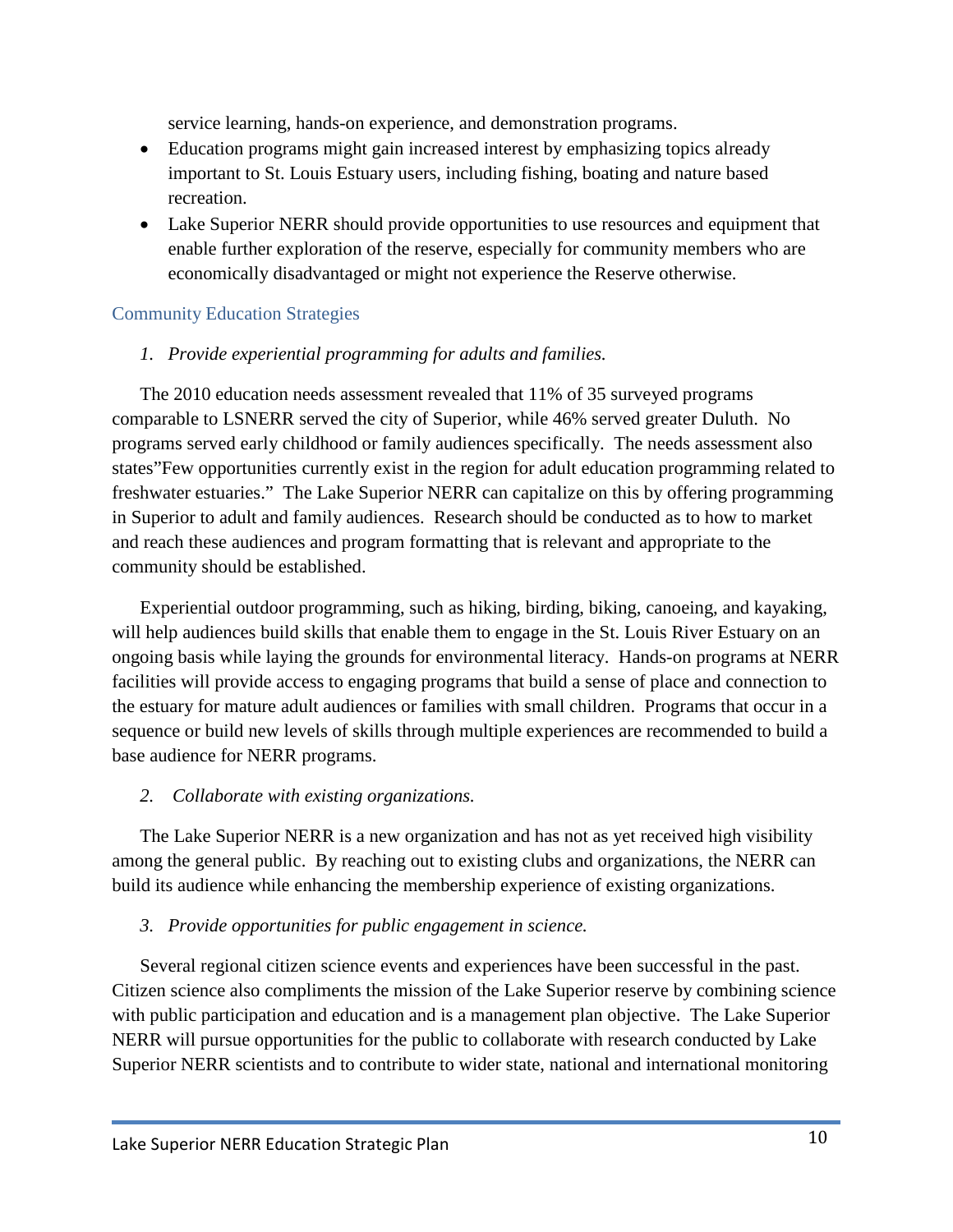efforts where appropriate and applicable to achieving LSNERR goals and objectives.

#### *4. Use technology and media to reach a broader audience.*

Videos, podcasts and radio programming developed for and by the K-12 education program can also be modified to reach long-distance and regional audiences who might not otherwise be aware of the St. Louis River Estuary. Both the University of Wisconsin-Superior and the University of Minnesota Duluth operate public radio stations that might be willing to feature the Reserve. The St. Louis River augmented reality smart phone application being developed by Minnesota Sea Grant can also be used in this way. Lower level technology may also be appropriate in some circumstances, for example, providing a driving tour of the reserve that can be played in a cars' CD player.

#### *5. Improve access to the St. Louis River Estuary.*

In the needs assessment public focus group, several participants cited lack of available access to the reserve as a reason many people do not participate in nature-based recreation there. The Superior Municipal Forest Plan, written in 1996, provides a plan for trails and an environmental education center in the city forest. The Reserve should work with the city of Superior and other partners to improve access, which will enhance NERR programs public awareness of the estuary. In regards to the remote Red River Breaks, such development should only take place if it provides significant benefit, and carefully considers environmental impact and WI DNR management priorities.

Because the Reserve offices and interpretive center are remote from the actual lands included in the reserve boundaries, it will be important to provide interpretive displays in areas such as the Superior Municipal Forest and Wisconsin Point. Because these sites have high visitation, protecting interpretive resources from vandalism is an important consideration.

## Science Interpretive Center

The Lake Superior NERR has purchased two buildings on Barkers Island in Superior, WI. While one building will function as offices and the laboratory, the other building will be converted to a public space, including interpretive displays and a classroom.

#### Summary of Needs Assessment Findings

Needs Assessment respondents were asked to make recommendations for content in the interpretive center displays. Several key ideas emerged from interviews and focus groups.

First and foremost, the interpretive center should use a variety of interactive methods to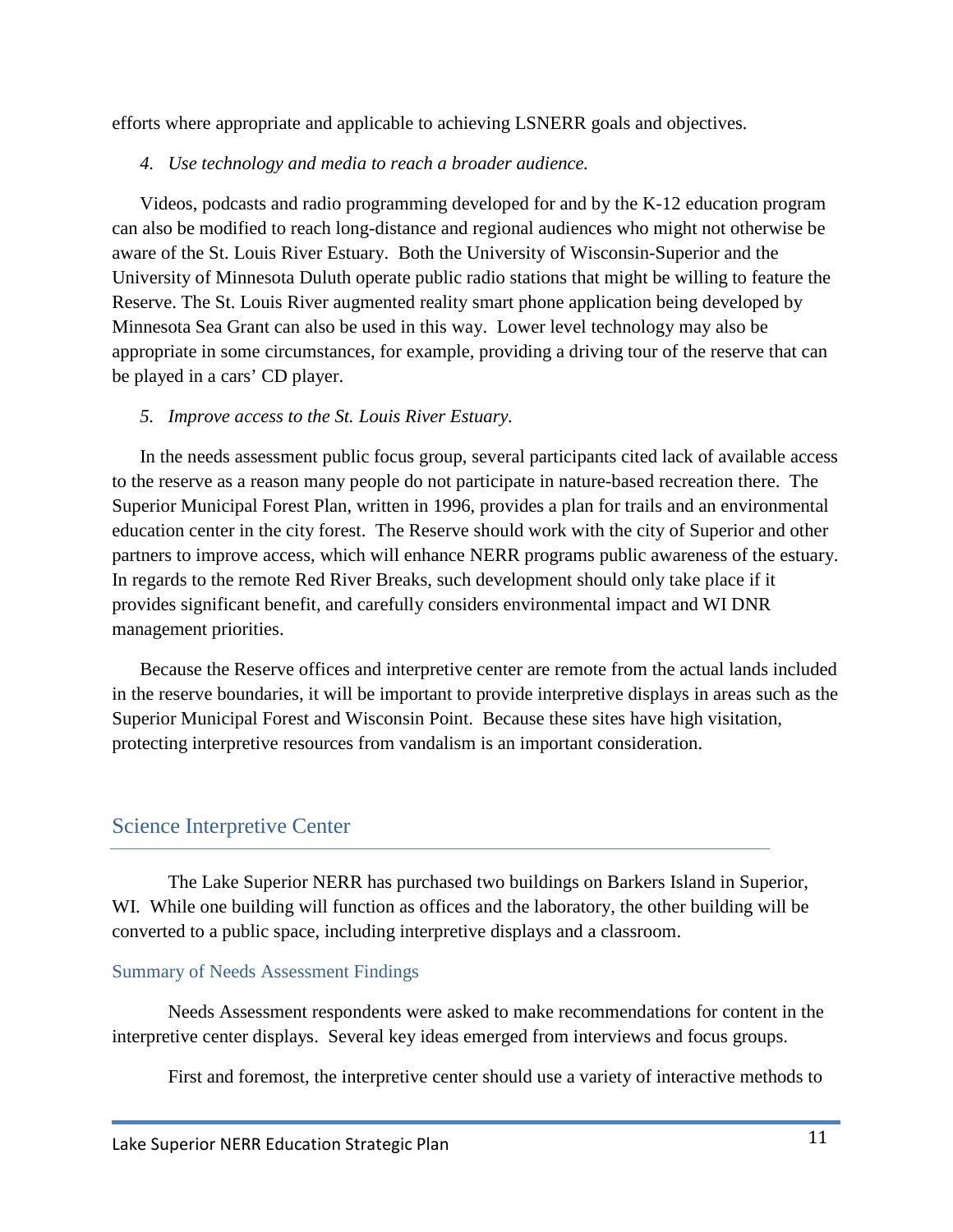reach a diverse audience of students, tourists, families and community members of many ages and abilities. This especially included maps of the estuary.

The interpretive center should include information on the ecological health of the estuary, as well as current NERR research. Participants again recommended that "Lake Superior Estuary Basics" be included; for example, the seiche, fishery production, boreal forest, ecological processes, and the importance of coastal wetlands.

Several participants reflected on the history of the St. Louis River Estuary, from precolonial days as an important Ojibwe center, through timber and industrial uses, followed by modern clean-up and restoration and new threats from climate change to invasive species. This story of the river represents the success of collaborative efforts between states, regulation, research and public participation.

Human connections to the estuary were emphasized, both historically and currently. This included the importance of fishing. Past and present Ojibwe connections to the estuary were often mentioned, especially wild rice, sturgeon, and the importance of Spirit Island and Wisconsin Point.

## Key Interpretive Center Recommendations

The Lake Superior NERR science interpretation center should make use of the following recommendations:

- Capitalize on the St. Louis River success story to provide an example of environmental restoration and protection through research, policy and citizen action from historic times through the modern day Area of Concern delisting process.
- Relate current NERR research to the continued successful protection of the SLRE as well as to the lives of interpretive center visitors.
- Provide vivid visual maps or displays of the land included in the Lake Superior NERR along with access information as a means of encouraging visitation and recreation on lands included in the Reserve.
- Incorporate art work, interactive exhibits, and technology where appropriate to engage a variety of audiences.
- Include Reserve-related topics of special interest to Ojibwe people, especially wild rice, sturgeon, and Spirit Island and Wisconsin Point, from their perspective and in consultation with tribal representatives.
- Provide an open, accessible and comfortable community meeting space to encourage engagement with the Lake Superior NERR.
- Retrofit existing buildings to function as demonstration exhibits for best management practices in storm water management, climate change adaptation, and sustainable design